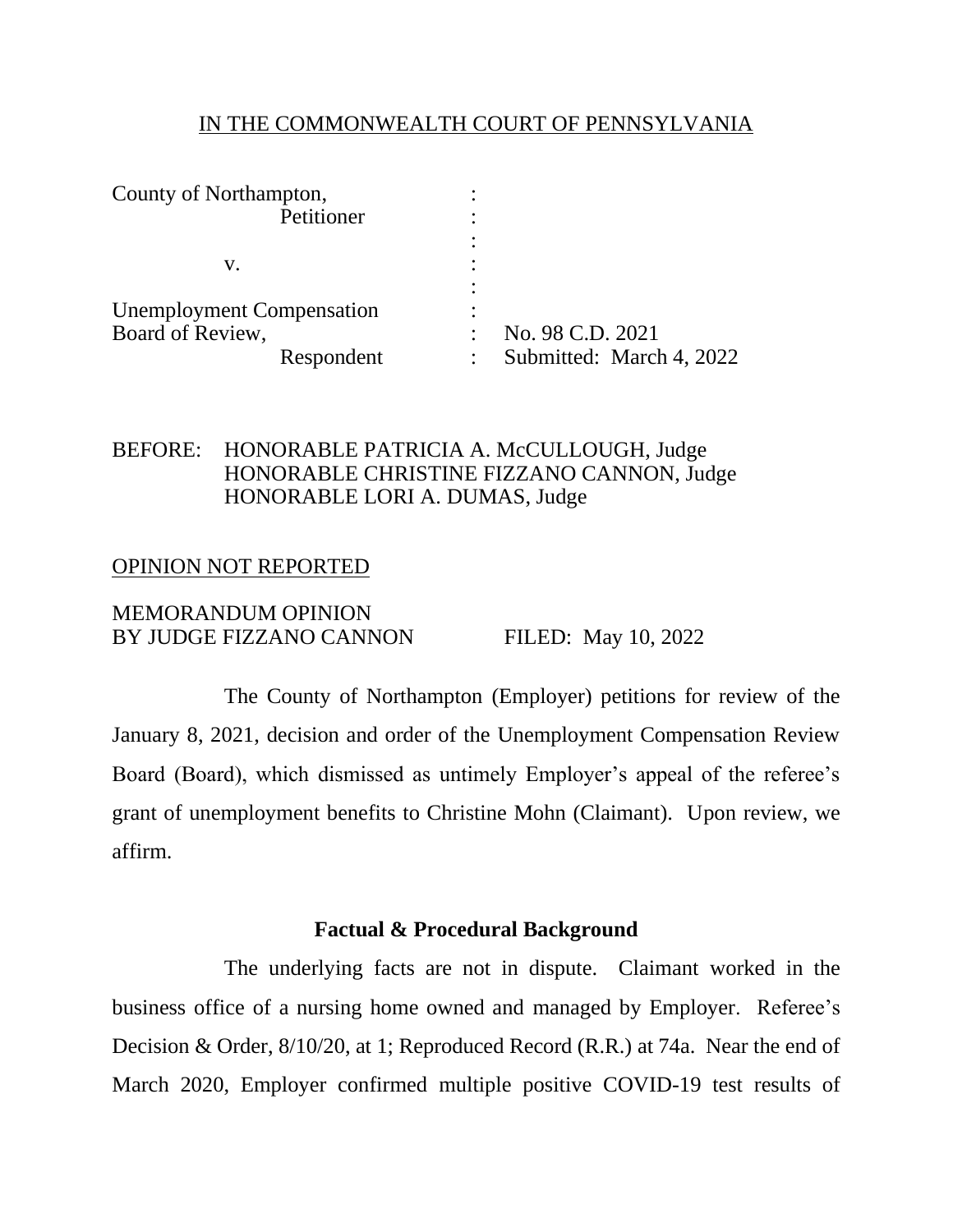residents and employees at the nursing home. R.R. at 74a. On Friday, April 3, 2020, Employer informed Claimant and other office employees that they would be asked to work additional hours and assist with residents due to the onset of the COVID-19 pandemic. *Id*. at 75a. On Monday, April 6, 2020, Claimant called in sick with stomach pain and anxiety. *Id*. Later that week, she provided Employer with medical documentation keeping her out of work until the end of April 2020, which was accomplished via FMLA<sup>1</sup> leave. *Id*. As May 1, 2020, neared, Claimant asked Employer if she could work from home due to ongoing concerns about her health and well-being. *Id*. at 75a. Employer declined to accommodate Claimant's request and she resigned as of May 1, 2020. *Id*.

Claimant applied for benefits, which Employer contested. R.R. at 74a. After a telephonic hearing, during which both sides were counseled, the referee found Claimant eligible for benefits and issued a decision dated August 10, 2020. *Id*. at 74a-77a. The decision advised that the last date to file an appeal to the Board was 15 days later, on August 25, 2020. *Id*. at 74a & 76a. Employer did not file its appeal until September 1, 2020, at which time Employer acknowledged the appeal's lateness and sought *nunc pro tunc* relief. *Id*. at 117a-23a.

A Board-ordered telephonic hearing was held on November 16, 2020. R.R. at 199a-212a. Attorney Philip Lauer (Lauer), who at the time was the Northampton County solicitor, represented the County as employer and testified as a witness to the factual circumstances of Employer's untimely appeal. *Id*. at 201a. Lauer confirmed that the referee's August 10, 2020, decision and order was sent to Employer and to himself as solicitor at the Northampton County Courthouse, which is the correct address. *Id*. at 205a. The solicitor's office received and date-stamped

<sup>&</sup>lt;sup>1</sup> The Family and Medical Leave Act, 29 U.S.C. §§ 2601, 2611-2620, 2631-2636, 2651-2654.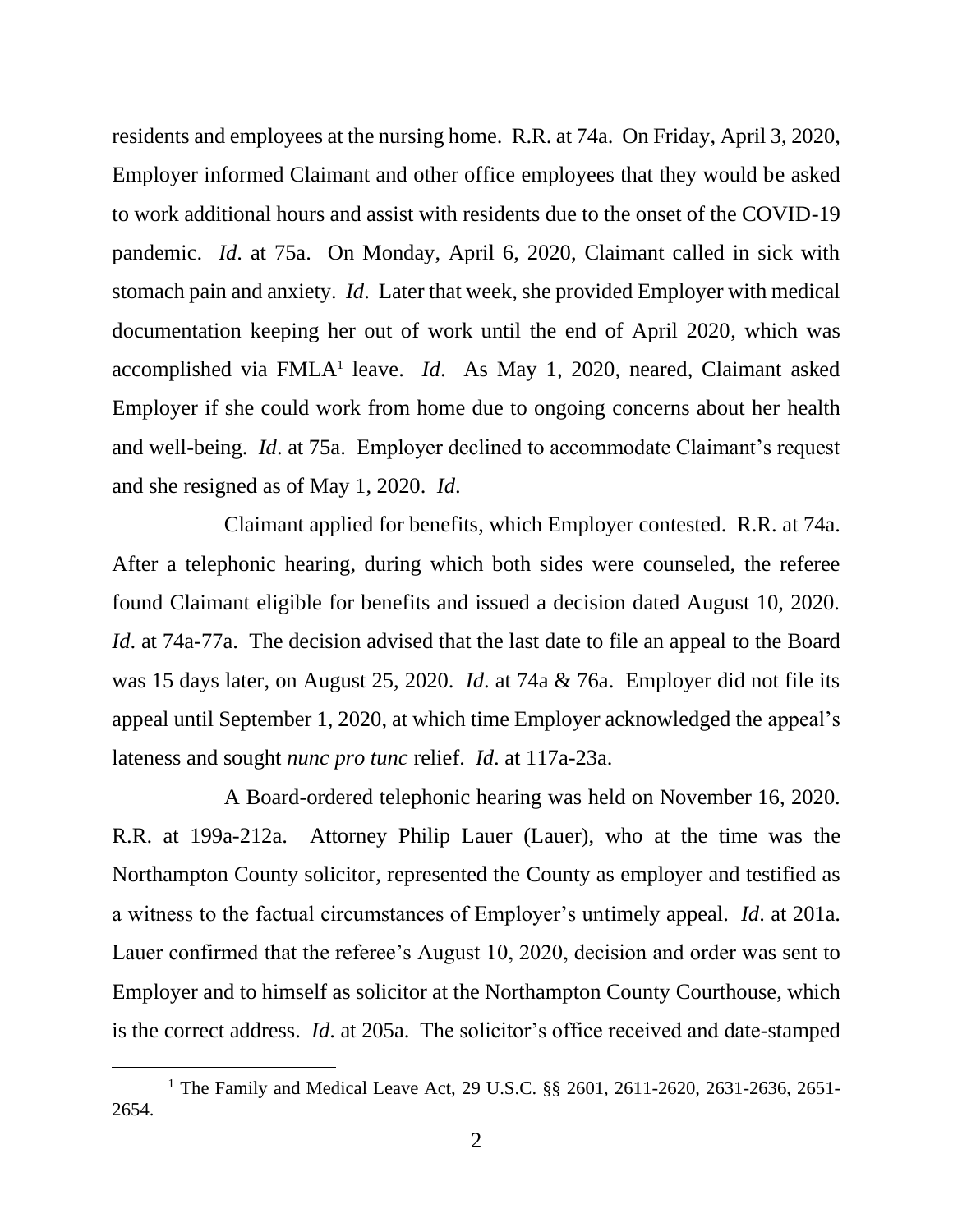its copy on August 19, 2020. *Id*. at 206a. At that time, Lauer was in Maine on a scheduled vacation. *Id*. Lauer stated that there is a process in the solicitor's office where staff can reach him with time-sensitive or important matters by email or text message when he is away from the office, but that did not happen here; he admitted he had no explanation why he was not contacted and that he had been "upset" about it. *Id*. at 208a-09a. He returned from his vacation on August 27, 2020, which was a Thursday, but was not back in the solicitor's office until either the next day, August 28, 2020, or the following Monday, August 31, 2020. *Id*. He prepared the appeal and it was filed by email on September 1, 2020, by clerical staff in the solicitor's office. *Id*. at 207a-09a.

After the hearing, the Board dismissed Employer's appeal upon finding that its untimeliness was not caused by fraud, a breakdown of the agency's administrative system, or by a non-negligent cause. Board's Decision, 1/8/21; Certified Record (C.R.) #24. Employer now appeals to this Court.<sup>2</sup>

#### **Discussion**

Sections 501(e) and 502 of Pennsylvania's Unemployment Compensation  $Law<sup>3</sup>$  in effect at the relevant time provided that a party had 15 days to appeal a referee's decision to the Board. 43 P.S. §§ 821(e), 822; 4 *see also* 34 Pa. Code § 101.82; *Hessou v. Unemployment Comp. Bd. of Rev.*, 942 A.2d 194, 197 (Pa.

 $2$  Our review is limited to determining whether constitutional rights were violated, whether the adjudication is in accordance with the law, and whether necessary findings of fact are supported by substantial evidence. 2 Pa.C.S. § 704.

<sup>3</sup> Act of December 5, 1936, Second Ex. Sess., P.L. (1937) 2897, *as amended*, 43 P.S. §§ 751- 918.10.

<sup>4</sup> Pursuant to Section 5(3) of Act No. 2021-30, as of its effective date of July 24, 2021, the appeal period has been extended to 21 days. *See* 43 P.S. §§ 821(e), 822.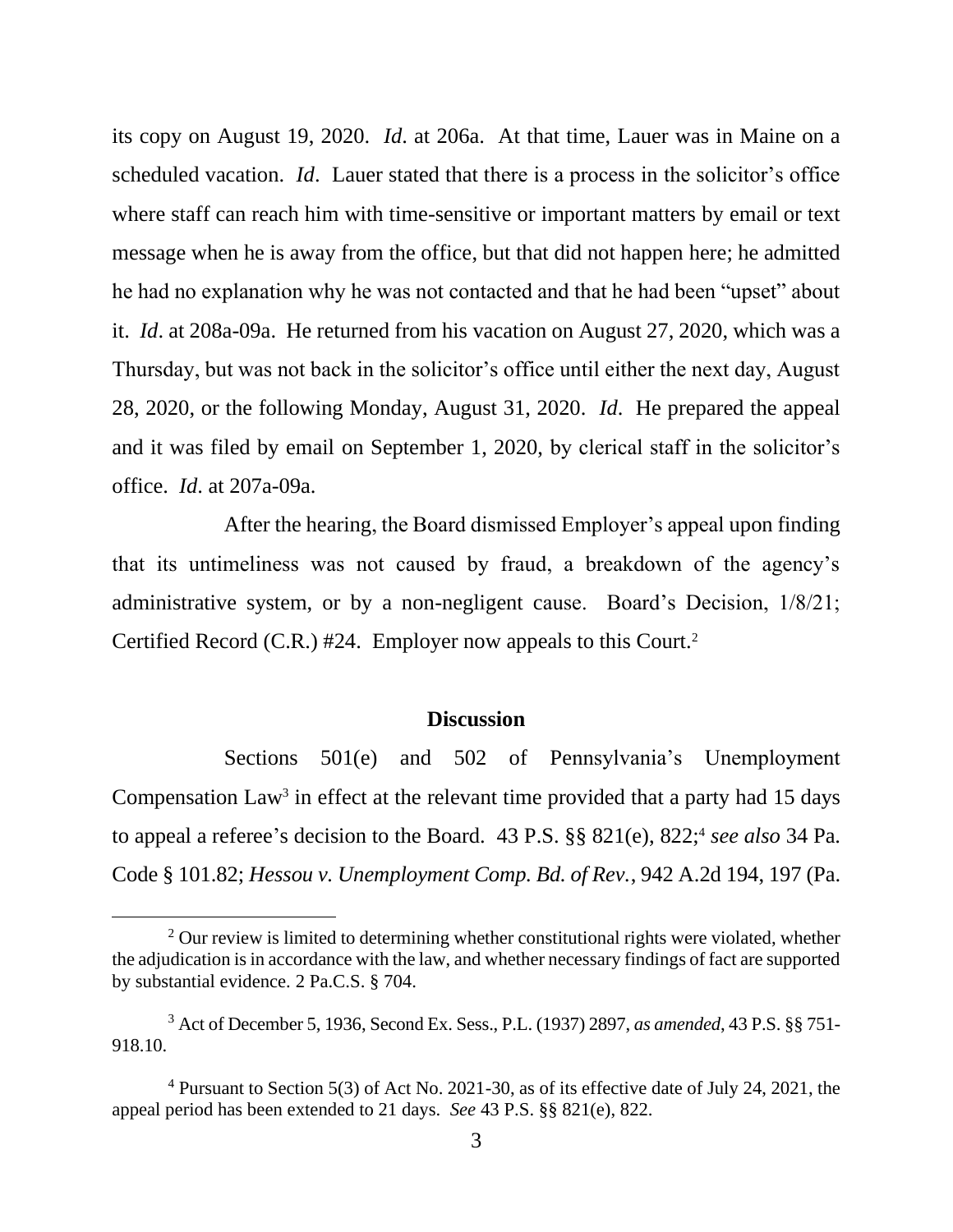Cmwlth. 2008). An appeal filed even one day after the 15-day appeal period is untimely. *Hessou*, 942 A.2d at 198. If an appeal is not timely, the referee's decision becomes final, the Board does not have jurisdiction to consider the matter, and dismissal is warranted. *Id*. at 197-98. As the time limit for a statutory appeal is mandatory; it may not be extended as a matter of grace or indulgence. *Russo v. Unemployment Comp. Bd. of Rev.*, 13 A.3d 1000, 1003 (Pa. Cmwlth. 2010).

The Board may, however, consider an untimely appeal in limited circumstances. *Hessou*, 942 A.2d at 198. In light of the mandatory nature of the statutory time limit for appeals, however, the burden on the appellant is heavy. *Id*. "First, [the appellant] can show the administrative authority engaged in fraudulent behavior or manifestly wrongful or negligent conduct. Second, [the appellant] can show non-negligent conduct beyond his control caused the delay." *Id*. (citation omitted). If an appellant establishes that non-negligent circumstances caused the delay in filing an appeal, *nunc pro tunc* relief may be granted as long as the appeal was filed shortly after the lateness was discovered, the time period from the deadline to the appeal was of short duration, and the other side was not prejudiced. *Cook v. Unemployment Comp. Bd. of Rev.*, 671 A.2d 1130, 1131 (Pa. Cmwlth. 2008).

Justifiable non-negligent conduct in this context may be that of either the appellant or a third party, including the appellant's counsel. *Cook*, 671 A.2d at 1131 (citing *Bass v. Commonwealth*, 401 A.2d 1133 (Pa. 1979)). 5 In *Bass*, the appellant's counsel prepared appeal documentation within the appeal period and left it with his secretary for in-person filing on a Friday. 401 A.2d at 1134. The secretary

<sup>5</sup> *Bass* concerned an appeal to the Supreme Court of Pennsylvania from this Court's decision in a tort claim against the Bureau of Corrections, but it has been cited numerous times in administrative matters. *See, e.g.*, *Cook*; *Lajevic v. Dep't of Transp., Bureau of Driver Licensing*, 718 A.2d 371, 373 (Pa. Cmwlth. 1998); *Nat'l Rolling Mills v. Workmen's Comp. Appeal Bd. (Jennings)*, 575 A.2d 953 (Pa. Cmwlth. 1990).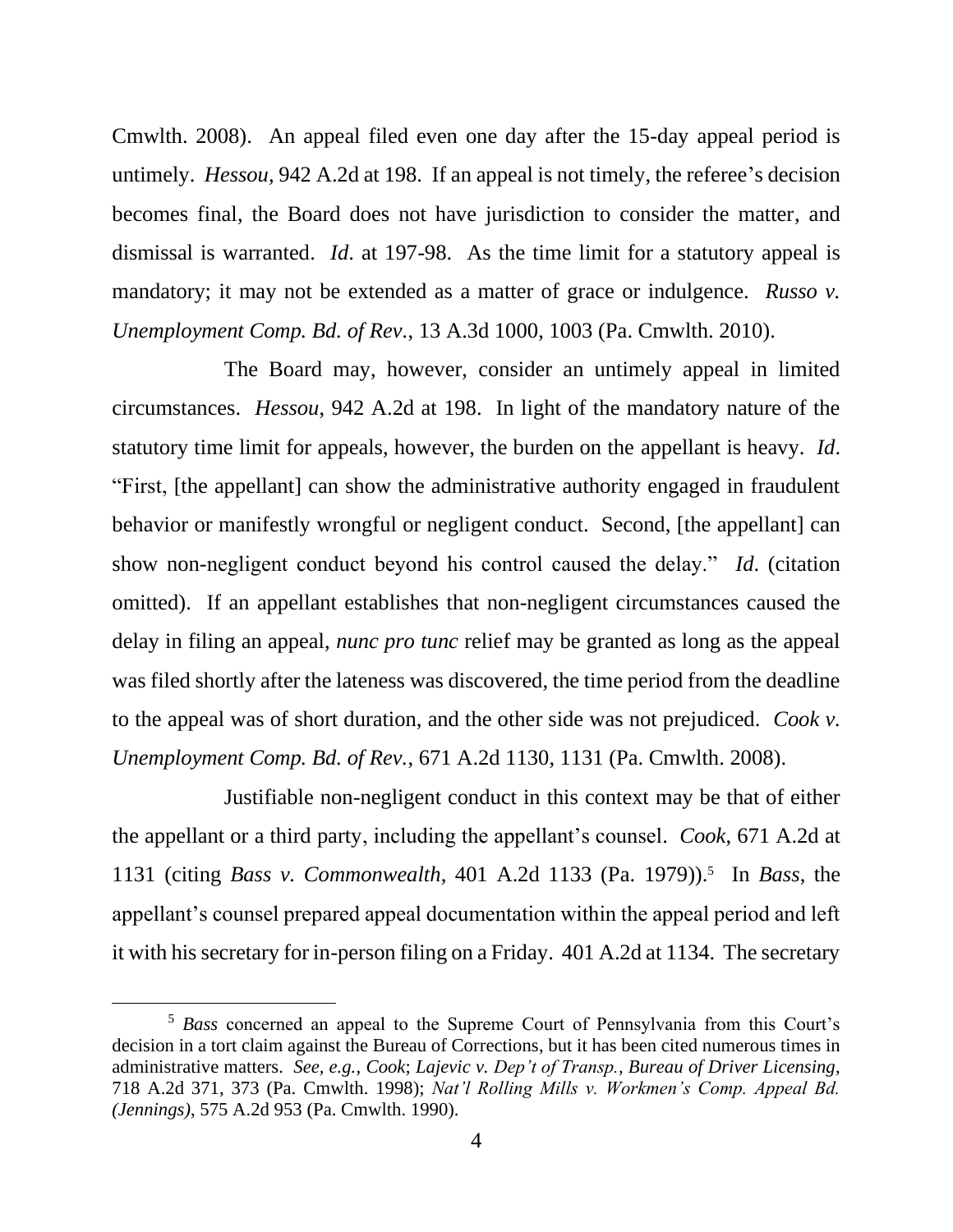fell ill that day and was unable to return to work until ten days later, during which time the appeal deadline elapsed. *Id*. Upon her return, the appeal was filed four days late. Our Supreme Court found the circumstances amounted to non-negligent conduct on the attorney's part and granted relief. *Id*. at 1135.

In *Perry v. Unemployment Compensation Board of Review*, 459 A.2d 1342 (Pa. Cmwlth. 1983), the claimant's counsel's law clerk was driving the claimant's appeal to the post office on the last day for timely filing (a Friday) when his car broke down. He was unable to reach the post office before it closed and the appeal was filed the following Monday, three days late. *Id*. at 1343. Relying on *Bass*, this Court granted relief, finding the circumstances amounted to non-negligent conduct on the part of the claimant's counsel's office. *Id*. *Perry* also cited *Tony Grande, Inc. v. Workmen's Compensation Appeal Board (Rodriguez)*, 455 A.2d 299 (Pa. Cmwlth. 1983), where the employer's counsel was hospitalized for cardiac conditions and surgery, which caused the employer's untimely appeal. *Id*. at 299 & n.2. This Court granted relief upon finding the circumstances amounted to nonnegligent conduct on counsel's part. *Id*. at 300.

By contrast, when an appellant's counsel's failure to file a timely appeal with the administrative tribunal is due to inadvertence and lacks any indicia of nonnegligent or exigent circumstances, this Court has declined to grant *nunc pro tunc* relief. *See DiJohn v. Unemployment Comp. Bd. of Rev.*, 687 A.2d 1213, 1215-16 (Pa. Cmwlth. 1997) (claimant's counsel appealed to the Commonwealth Court rather than the Board); *Washington v. Workmen's Comp. Appeal Bd. (Harrisburg Hosp.)*, 450 A.2d 803, 805 (Pa. Cmwlth. 1982) (claimant's counsel sent letter to appeal board indicating intent to appeal but never formally filed appeal). In *Wertman v. Workmen's Compensation Appeal Board (American Nickeloid Co.)*, 426 A.2d 205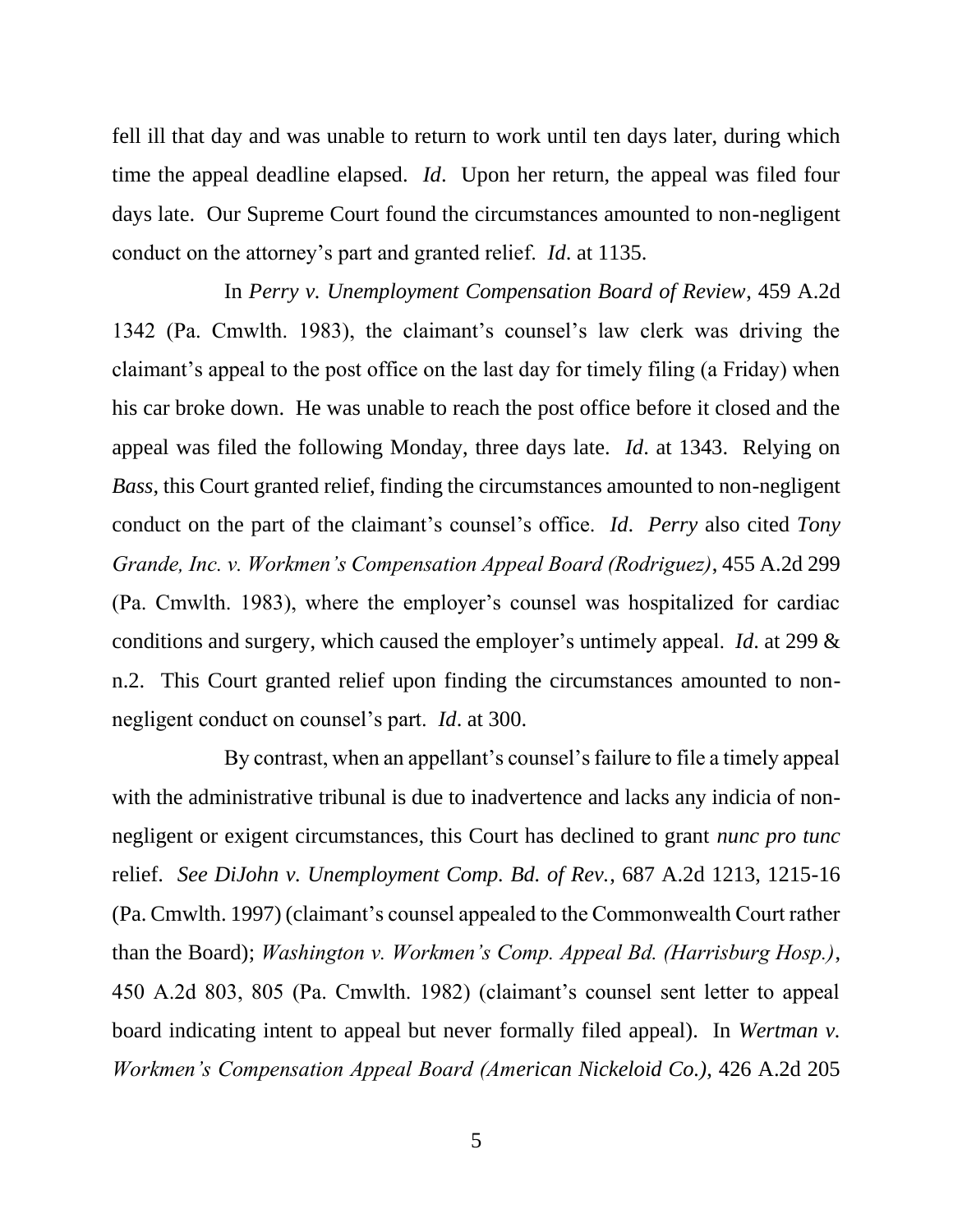(Pa. Cmwlth. 1981), the claimant's counsel dictated the claimant's appeal and instructed his staff to file it by the deadline. *Id*. at 206. Counsel's secretary failed to type or file the appeal and it was filed several weeks late after counsel discovered the error. *Id*. This Court declined to extend the exception for administrative breakdown, which pertains to the agency in question, to an oversight occurring in the office of the appellant's lawyer. *Id*.

Here, Employer argues that the lateness of its appeal was due to nonnegligent circumstances. Employer avers that the COVID-19 pandemic resulted in mail delays and Employer did not receive the referee's decision until August 19, 2020, nine days after it was mailed on August 10, 2020; this left Employer with only six days to evaluate and appeal the decision before the August 25, 2020, deadline elapsed. Employer's Br. at 6-7. However, Lauer did not see the decision immediately because he was on vacation and his office failed to advise him that the decision had arrived. *Id*. at 8. Citing *Cook*, Employer asserts that it acted shortly after Lauer discovered the decision when he returned to the office on August 28th or 31st after his vacation, and that the late filing of Employer's appeal on September 1, 2020, did not cause Claimant to sustain any prejudice because during the relevant time, she was eligible for benefits based on the referee's decision. *Id*. at 7-8.

Claimant responds that Employer's reference to mail delays associated with the COVID-19 pandemic is disingenuous because Employer admits it received the referee's decision well within the appeal period. Claimant's Br. at 5. Claimant notes that the decision was mailed to both Employer and to Lauer at the solicitor's office in the same building, therefore Employer had two opportunities within its offices to ensure a timely appeal. *Id*. at 8. Claimant maintains that the failure of both of Employer's offices to alert Lauer of the need to appeal while he was still on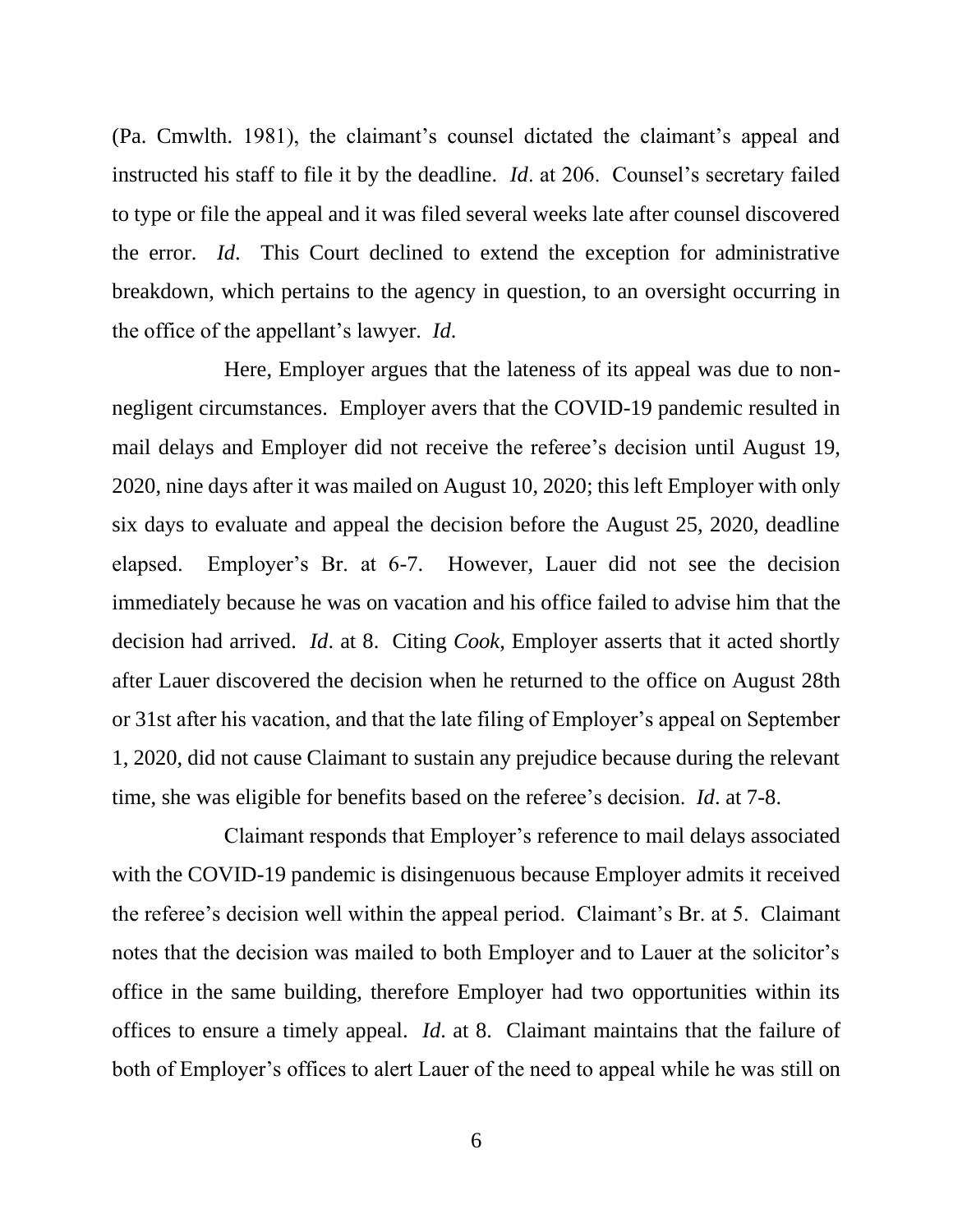vacation, and Lauer's consequent failure to learn of the need for an appeal until his return to his office 1-3 days after his vacation ended, cannot be characterized as nonnegligent conduct on Employer's part. *Id*. at 8-9.

We agree with Claimant. Employer's assertion that pandemic-related mail delays are at least part of the cause of its untimely appeal fails because Employer acknowledged that it did receive the referee's decision six days before the appeal period lapsed. R.R. at 206a. Even before the pandemic, this Court has held that while a delay in mail delivery may be the basis for *nunc pro tunc* relief, the appellant must still show that the delay negated his ability to file a timely appeal. *Walker v. Unemployment Comp. Bd. of Rev.*, 461 A.2d 346, 347 (Pa. Cmwlth. 1981). Here, while there may have been a pandemic-related delay in delivery of the referee's decision, by Employer's own admission it still had nearly a week after receipt to appeal, and with today's access to rapid communications technology and online filing, doing so is far easier than in the prior decades out of which the above cases arose.<sup>6</sup>

Beyond Employer's unavailing allegation that delayed receipt of the referee's decision contributed to the untimely appeal, Employer has failed to show that non-negligent circumstances caused the lateness. Lauer acknowledged that due to a breakdown in office procedure, he did not learn of the referee's decision until after he returned to the office from vacation on August 28th or 31st, by which time the appeal was already late. His candidness is commendable, and he did act swiftly upon learning of the problem. However, the facts here do not resemble those in *Bass*, *Perry*, and *Tony Grande, Inc.*, where filing options were much more limited

<sup>6</sup> Moreover, Employer's appeal, which asserts that the referee's grant of benefits to Claimant was not supported by the evidence, is not particularly complex. *See* R.R. at 80a-82a.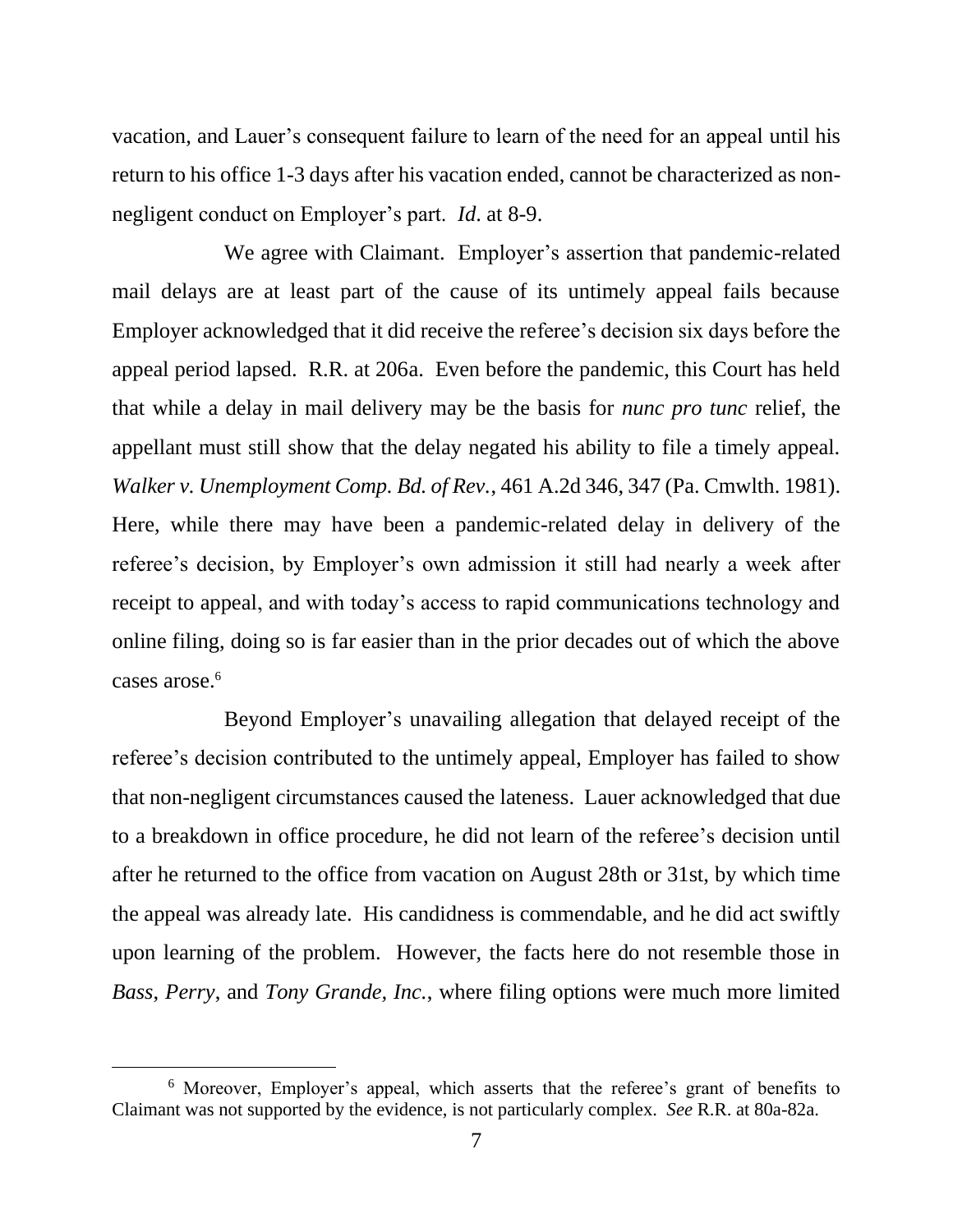and the circumstances of counsel or legal staff sustaining an unexpected illness or car trouble constituted truly non-negligent reasons why those appeals were untimely.

Here, the facts as admitted by Employer are analogous to those in *DiJohn*, *Washington*, and *Wertman*, where untimeliness was due to inadvertence or an avoidable breakdown in counsel's office procedures. Granting relief under these circumstances would amount to the kind of grace or indulgence that this Court has found unavailable in the context of a mandatory and jurisdictional deadline. *Russo*, 13 A.3d at 1003; *Hessou*, 942 A.2d at 197-98. Employer therefore has not shown it is eligible for *nunc pro tunc* relief and the Board did not err in dismissing Employer's untimely appeal from the referee's decision.

### **Conclusion**

Based on the foregoing discussion, we affirm the Board's order.

\_\_\_\_\_\_\_\_\_\_\_\_\_\_\_\_\_\_\_\_\_\_\_\_\_\_\_\_\_\_\_\_\_\_ CHRISTINE FIZZANO CANNON, Judge